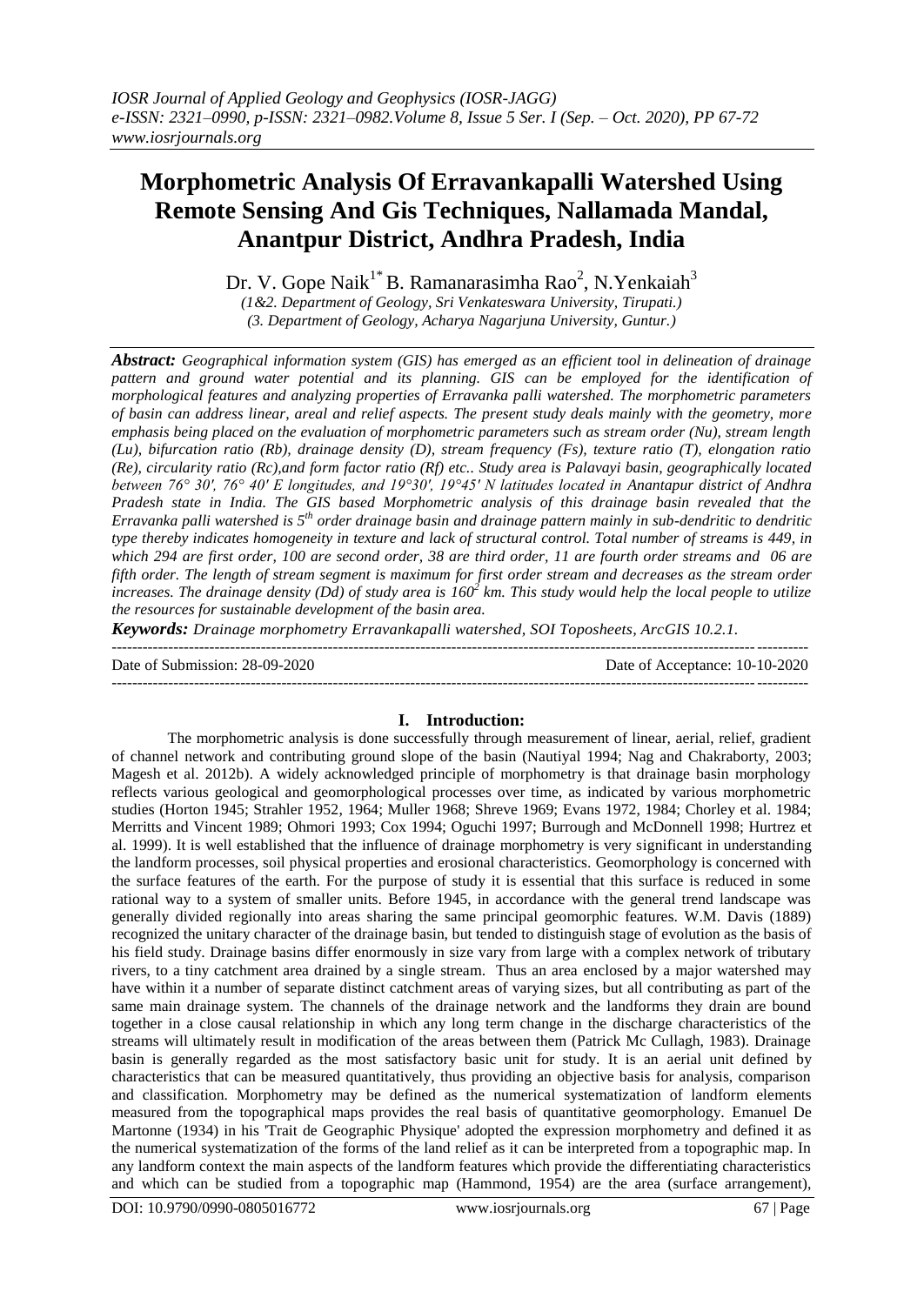altitude, relief and volume (vertical dimension), profile (vertical arrangement of the surface), texture (horizontal dimension) and slope (deviation of the surface from horizontal). According to Clarke (1967), morphometry is defined as the measurement and mathematical analysis of the configuration of the earth's surface and of the shape and dimensions of its landforms. A quantitative statement of the geomorphic characteristics of a drainage basin towards a qualitative inference of the hydraulic nature of the basin assumed considerable importance towards the middle of this century. An exhaustive study of the development and geometry of streams has been made by Horton (1945). Evaluation of geomorphic factors and their mathematical relationships to hydrology was delayed by lack of quantitative methods and procedures for measuring geomorphic characteristics. Much impetus, however, was given to fluvial morphometry by Horton (1945) and suggested methods of quantitative analysis of drainage features. Accurate prediction of stream flow under given precipitation conditions has been a goal toward which hydrologists have struggled. The present study was undertaken in an effort to establish mathematical relationships between quantitative geomorphic factors of a watershed and stream-flow characteristics. The remote sensing technique is the convenient method for morphometric analysis as the satellite images provide a synoptic view of a large area and is very useful in the analysis of drainage basin morphometry. The fast emerging spatial information technology, remote sensing, GIS, have effective tools to overcome most of the problems of land and water resources planning and management rather than conventional methods of data process (Rao et al. 2010).

The digital elevation model (DEM) of the area was generated to deduce the morphometric parameters like drainage basin area, drainage density, drainage order, relief and network diameter in GIS environment. Combination of the remote sensing satellite data and hydrological and spatial analysis in GIS environment is made easy to identify and discriminate the drainage area (Pirasteh et al.2010). The geographic and geomorphic characteristics of a drainage basin are important for hydrological investigations involving the assessment of groundwater potential, etc. The present study aims at using the remote sensing and GIS technology to compute various parameters of morphometric characteristics of the Erravankapalli watershed. This is in consonance with the latest developments and researches as cited above.

## **II. Study Area:**

Erravankapalli watershed is Nallamada mandal, Anantapur District, Andhra Pradesh state between lies longitude 77° 35 ' 00" to 77° 46 ' 00" latitude14 ° 30' 00" to 14 ° 35' 00" watershed area around 160  $^2$  km. One Mandal is covered namely Nallamada. The Study area is mostly Pediplain terrain land and eastern part is covered with residual hills, denudational hills and some pediments are there. Anantapur district area experiences semi-arid climate, the summer is very hot and the Mercury rises to + 420 Celsius. Winter is pleasant; night temperature is about 130 Celsius to 150 Celsius. Average rainfall per annum 550 mm.

## **LOCATION MAP**



**Fig. 1.** Location map of Erravankapalli watershed,Nallamada mandal Anantapur District, A.P.

## **2.1. Physiography and Drainage:**

The study area is located in Erravankapalli Watershed, Anantapur District, Andhra Pradesh state. The terrain consists of denudational hills and valleys, Corstone-Tor Composites with highest elevation of 554 m on the eastern side and undulating plains, shallow to moderately weathered pediplains on the western part with an elevation of 840 m. On the eastern side of the area, a joint controlled second order stream, with rectangular drainage pattern is flowing along NNE-SSW direction, conforming to the major lineament trend. There are few first order drainages which feeds two reservoirs, located at the southern boundary of location. The lithology of the study area is pink (Orthoclase feldspar) and grey (Plagioclase feldspar) granite of Archaean age. The weathered zone thickness ranges between 10-30 m along East and central part of the study area.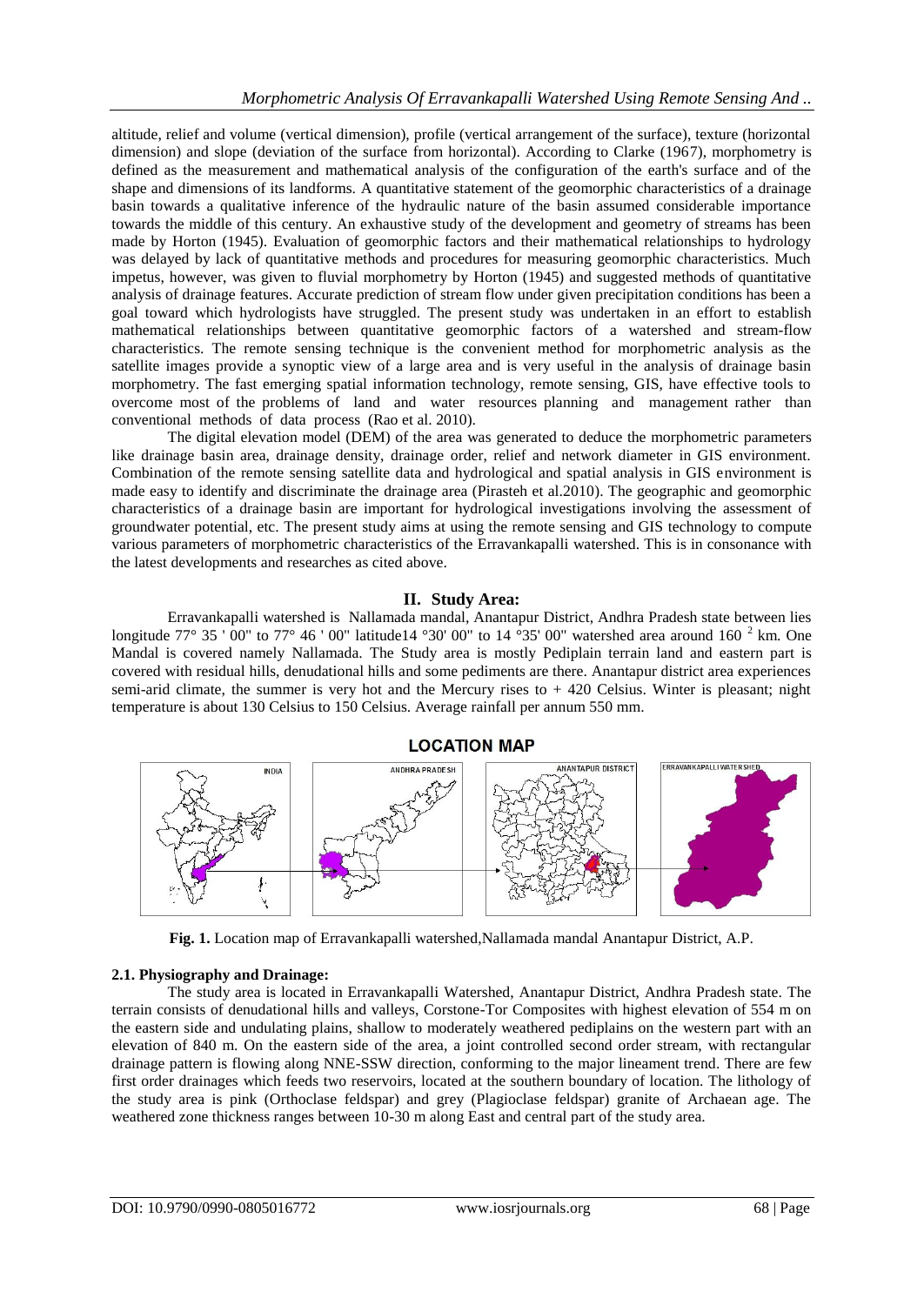## **III. Methodology:**

Erravankapalli sub basin drainage network and assigning the stream order from a published Survey of India (SOI) topographic map and from geo referenced satellite data for a large area is a time taking tedious exercise. To over- come this problem, automatic extraction techniques have been used for evaluating the morphometric parameters of a basin, i.e., extraction of River basin/watershed boundary and extraction of drainage/stream network from the Erravankapalli sub basin using Senthinel Satellite Data in conjunction with geo coded standard false colour composite remote sensing satellite data (SENTHINEL? of 2017) and georeferenced SOI toposheets of 1972 (57F/15, 57F/16, 57J/03and 57J/04 having 1:50,000 scale) and using ARC GIS-10.2.1 software'. The extracted basin and stream networks are projected to the regional projection (WGS-1984, UTM zone 44 N). A detail of Flow chart of morphometric analysis is given Fig. 2.



**Fig. 2.** Flow chart of Morphometric analysis Erravankapalli watershed.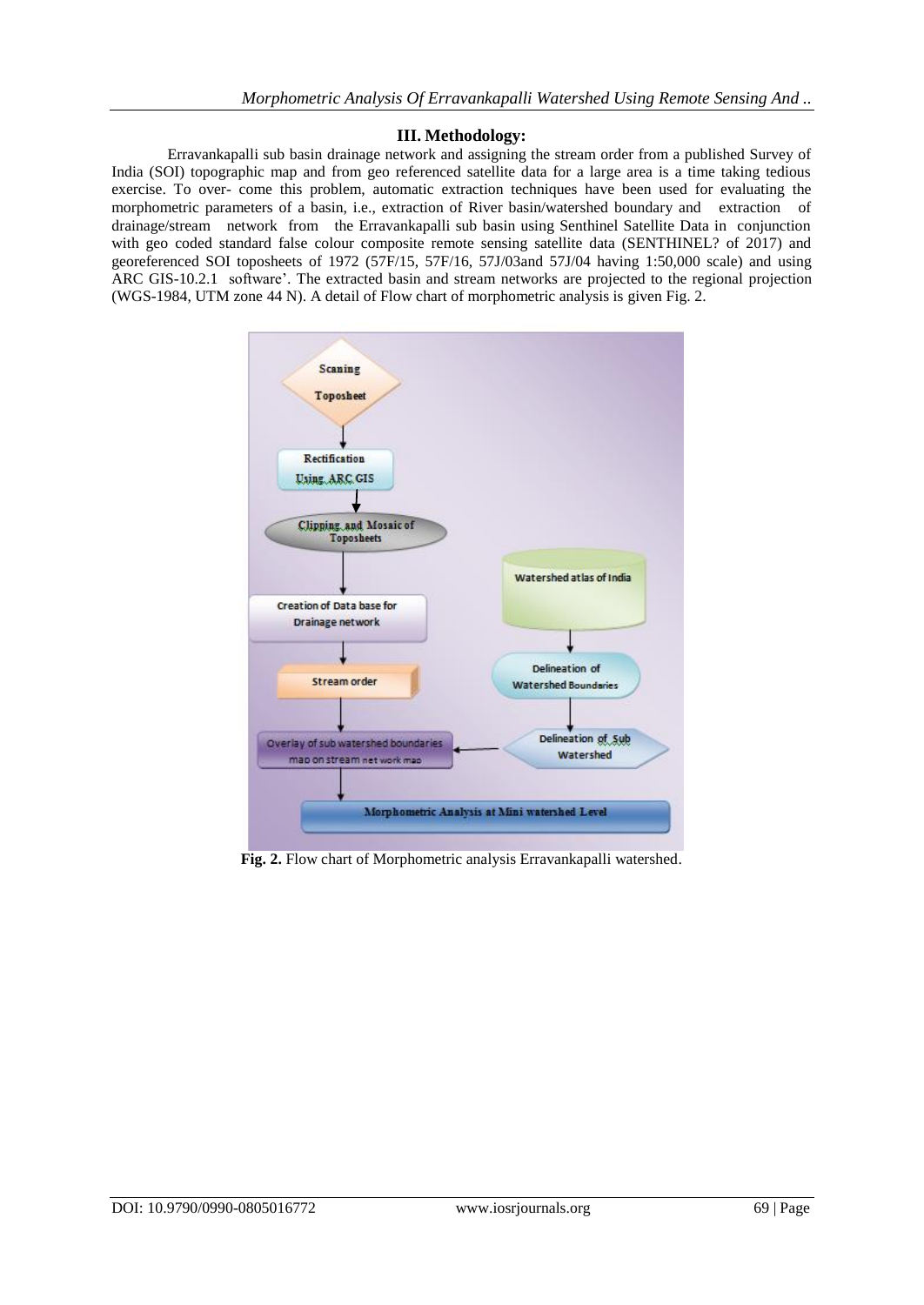

 **Fig. 3.** Drainage pattern and their order identified from the Erravankapalli watershed.

# **3.1. Stream Order (Nu):**

In the drainage basin analysis the first step is to determine the stream orders. In the present study, the channel segment of the drainage basin has been ranked according to Strahler's stream ordering system. According to Strahler (1964), the smallest fingertip tributaries are designated as order 1. Where two first order channels join, a channel segment of order 2 is formed; Where two of orders 2 join, a segment of order 3 is formed; And so forth. The trunk stream through which all discharge of water and sediment passes is therefore the stream segment of highest order. The study area is a  $5<sup>th</sup>$  order drainage basin (Fig.3). The total numbers of 449 streams were identified of which 294 are  $1^{\text{st}}$  order streams, 100 are  $2^{\text{nd}}$  order, 38 are  $3^{\text{rd}}$  order, 11 in 4<sup>th</sup> order, 06 are  $5<sup>th</sup>$  order streams. Drainage patterns of stream network from the basin have been observed as mainly dendritic semi dendritic type which indicates the homogeneity in texture and lack of structural control. This pattern is characterized by a tree like or fernlike pattern with branches that intersect primarily at acute angles. While in some parts of the basin represent parallel and radial pattern types indicating that the topographical features are dipping, folded and highly jointed in the hilly terrain. The properties of the stream networks are very important to study the landform making process (Strahler and Strahler, 2002).

# **3.2. Bifurcation Ratio (Rb):**

The term bifurcation ratio (Rb) is used to express the ratio of the number of streams of any given order to the number of streams in next higher order (Schumn, 1956). Bifurcation ratios characteristically range between 3.0 and 5.0 for basins in which the geologic structures do not distort the drainage pattern (Strahler, 1964). Strahler (1957) demonstrated that bifurcation ratio shows a small range of variation for different regions or for different environment dominates. The mean bifurcation ratio value is 0.99813 for the study area which indicates that the geological structures are less disturbing the drainage pattern.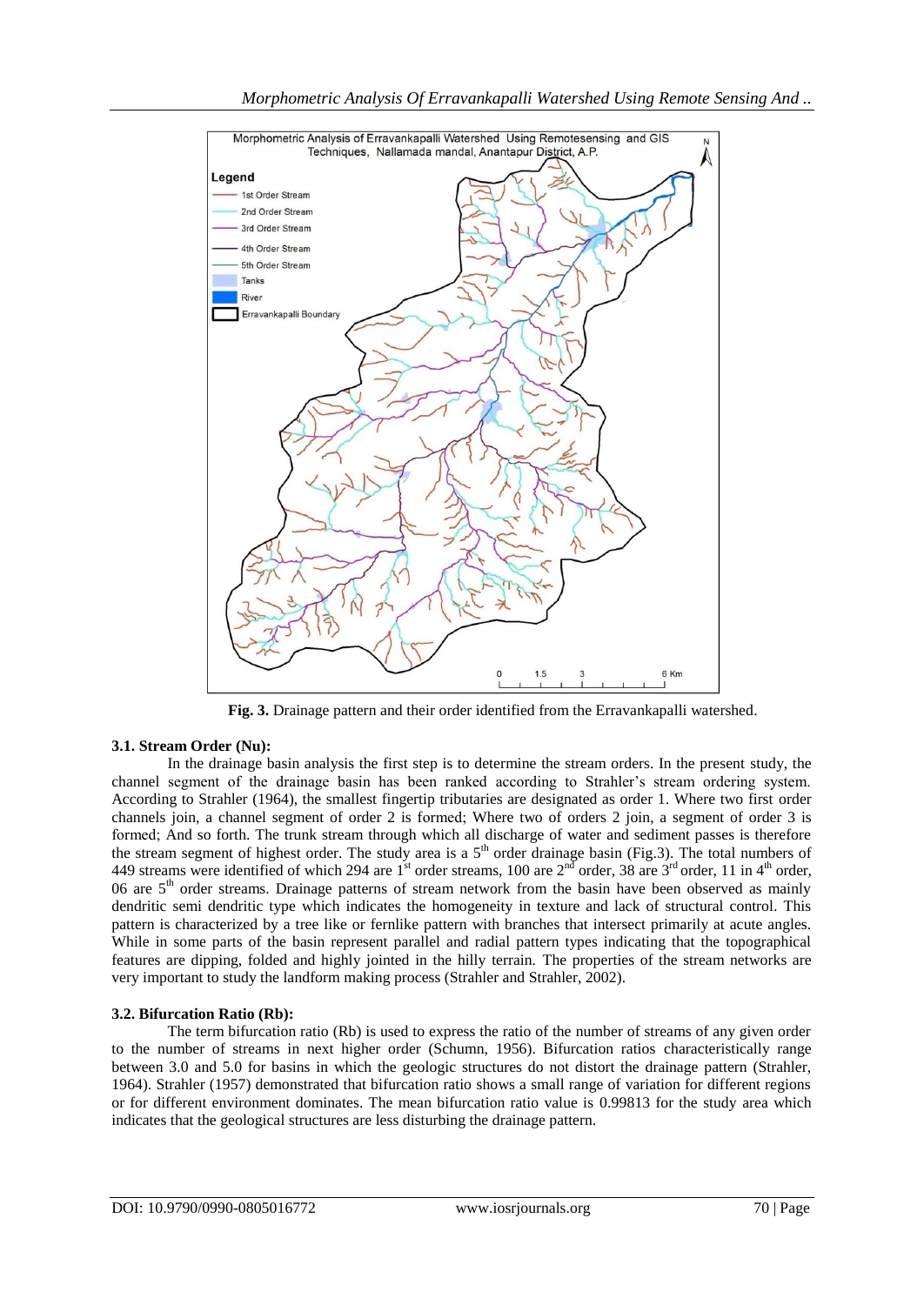## **3.3. Stream Length (Lu):**

Stream length 364 is one of the most significant hydrological features of the basin as it reveals surface runoff characteristics streams of relatively smaller lengths are characteristics of areas with larger slopes and finer textures. Longer lengths of streams are generally indicative of flatter gradients. Generally, the total length of stream segments is maximum in first order streams and decreases as the stream order increases. The 534 number of streams of various orders in the basin are counted and their lengths from mouth to drainage divide are measured with the help of GIS software. Plot of the logarithm of stream length versus stream order showed the linear pattern which indicates the homogenous rock material subjected to weathering erosion characteristics of the basin. Deviation from its general behavior indicates that the terrain is characterized by variation in lithology and topography.

## **3.4. Areal Aspects of the Drainage Basin:**

Area of a basin (A) and perimeter (P) are the important parameters in quantitative morphology. The area of the basin is defined as the total area projected upon a horizontal plane contributing to cumulate of all order of basins. Perimeter70.06 km is the length of the boundary of the basin which can be drawn from topographical maps. Basin area is hydrologically important because it directly affects the size of the storm hydrograph and the magnitudes of peak and mean runoff. It is interesting that the maximum flood discharge per unit area is inversely related to size (Chorley, et al., 1957). The aerial aspects of the drainage basin such as drainage density (D), stream frequency (Fs), texture ratio (T), elongation ratio (Re), circularity ratio (Rc) and form factor ratio (Rf) were calculated and results.

### **3.5. Drainage Density (D):**

Horton (1932), introduced the drainage density (D)  $2.0717 \text{ km}^2$  is an important indicator of the linear scale of landform elements in stream eroded topography. It is the ratio of total channel segment lengths cumulated for all orders within a basin to the basin area, which is expressed in terms of mi/sq. mi or km/sq. km. The drainage density indicates the closeness of spacing of channels,

> Drainage Density (Dd) = Lu/A  $= 331.485/160 = 2.0717$

### **3.6. Basin Area (A):**

The area of the Erravankapalli basin  $160 \text{ km}^2$  is another important parameter like the length of the stream drainage. Schumm (1956) established an interesting relation between the total Erravankapalli basin areas and the total stream lengths, which are supported by the contributing areas. The author has computed the basin area by using ArcGIS-10.2.1 software, which is 160 Sq Kms.

### **3.7. Basin Perimeter (P):**

Basin perimeter is the outer boundary of the Erravankapalli basin that enclosed its area. It is measured along the divides between watersheds and may be used as an indicator of basin size and shape. The author has computed the basin perimeter by using ArcGIS-10 software, which is 68 Kms.

### **3.7. Elongation Ratio (Re):**

Schumm (1956) used an elongation ratio (Re) defined as the ratio of diameter of a circle of the same area as the basin to the maximum basin length. It is very significant index in the analysis of basin shape which helps to give an idea about the hydrological character of a drainage basin. Values near to 1.0 are typical of regions of very low relief (Strahler, 1964). The value Re of the study area of is 0.56 indicates that the low relief of the terrain and elongated in shape.

 $Re = D/L$ 

$$
= 1.128 \sqrt{A/L}
$$
  
= 1.128<sup>\*</sup> $\sqrt{160/20}$   
= 0.71341

## **IV. Conclusion and Discussion:**

The study is primarily based on published and derived data. For the analysis of the drainage characteristics and relief, intensive use has been made of Topographical sheets on 1: 50,000 scale published by the Survey of India. The quantitative analysis of the morphometric characteristics of the watershed includes Stream Order, Stream Length, Bihrcation Ratio, Drainage density, Stream frequency, Relief ratio, Elongation ratio and Circularity ratio. Erravankapalli watershed comprises a catchment of about 160 km2. The drainage pattern is characterised by irregular branching of tributaries in many directions with an angle less than 90". The